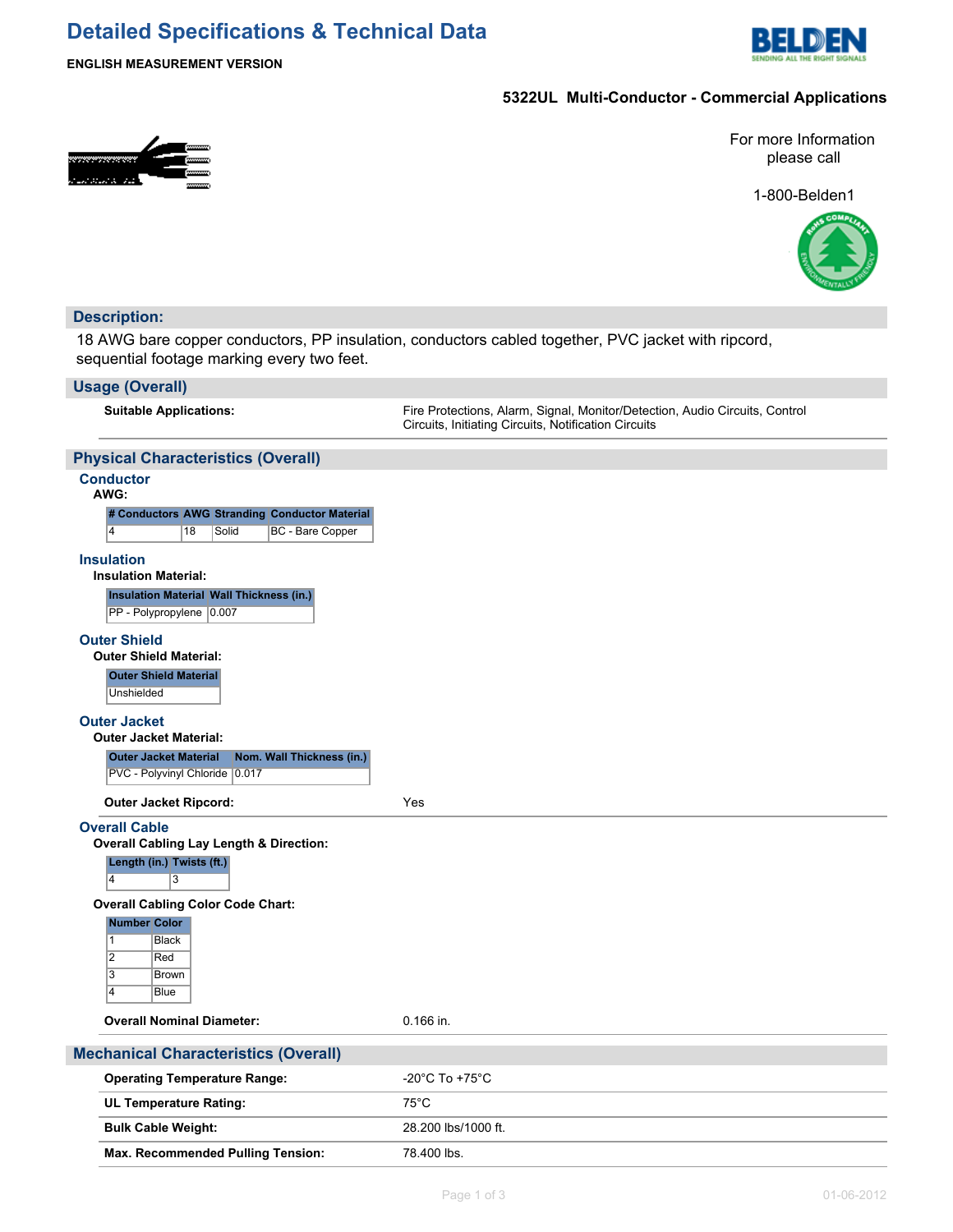# **Detailed Specifications & Technical Data**



#### **ENGLISH MEASUREMENT VERSION**

|                                                                  | 5322UL Multi-Conductor - Commercial Applications |  |  |  |  |
|------------------------------------------------------------------|--------------------------------------------------|--|--|--|--|
| Min. Bend Radius (Install)/Minor Axis:                           | 1.625 in.                                        |  |  |  |  |
| <b>Applicable Specifications and Agency Compliance (Overall)</b> |                                                  |  |  |  |  |
| <b>Applicable Standards &amp; Environmental Programs</b>         |                                                  |  |  |  |  |
| NEC/(UL) Specification:                                          | <b>FPLR</b>                                      |  |  |  |  |
| <b>NEC Articles:</b>                                             | 760                                              |  |  |  |  |
| <b>EU CE Mark:</b>                                               | Yes                                              |  |  |  |  |
| EU Directive 2000/53/EC (ELV):                                   | Yes                                              |  |  |  |  |
| EU Directive 2002/95/EC (RoHS):                                  | Yes                                              |  |  |  |  |
| EU RoHS Compliance Date (mm/dd/yyyy):                            | 04/01/2005                                       |  |  |  |  |
| EU Directive 2002/96/EC (WEEE):                                  | Yes                                              |  |  |  |  |
| EU Directive 2003/11/EC (BFR):                                   | Yes                                              |  |  |  |  |
| CA Prop 65 (CJ for Wire & Cable):                                | Yes                                              |  |  |  |  |
| MII Order #39 (China RoHS):                                      | Yes                                              |  |  |  |  |
| <b>Other Specification:</b>                                      | California State Fire Marshall                   |  |  |  |  |
| <b>Flame Test</b>                                                |                                                  |  |  |  |  |
| <b>UL Flame Test:</b>                                            | UL1666 Vertical Shaft                            |  |  |  |  |
| <b>CSA Flame Test:</b>                                           | FT4                                              |  |  |  |  |
| <b>Plenum/Non-Plenum</b>                                         |                                                  |  |  |  |  |
| Plenum (Y/N):                                                    | <b>No</b>                                        |  |  |  |  |
| <b>Plenum Number:</b>                                            | 6322UL                                           |  |  |  |  |
| <b>Electrical Characteristics (Overall)</b>                      |                                                  |  |  |  |  |
| Nom. Capacitance Conductor to Conductor:                         |                                                  |  |  |  |  |
| Capacitance (pF/ft)<br>22.000                                    |                                                  |  |  |  |  |
| Nom. Conductor DC Resistance:<br>DCR @ 20°C (Ohm/1000 ft)<br>6.4 |                                                  |  |  |  |  |
| Max. Operating Voltage - UL:<br>Voltage<br>300 V RMS             |                                                  |  |  |  |  |
| <b>Max. Recommended Current:</b><br><b>Current</b>               |                                                  |  |  |  |  |

4 Amps per conductor @ 25°C

#### **Related Documents:**

No related documents are available for this product

#### **Put Ups and Colors:**

| Item#           | <b>Putup</b> | <b>Ship Weight</b> | Color      | <b>Notes</b> | <b>Item Desc</b>  |
|-----------------|--------------|--------------------|------------|--------------|-------------------|
| 5322UL 002U1000 | $1.000$ FT   | 27.000 LB          | <b>RED</b> |              | $ 4\#18$ PP FRPVC |
| 5322UL 002U500  | 500 FT       | 14.000 LB          | <b>RED</b> |              | $ 4\#18$ PP FRPVC |
| 5322UL 0021000  | 1.000 FT     | 27,000 LB          | <b>RED</b> | ◡            | $ 4\#18$ PP FRPVC |

**Notes:**

C = CRATE REEL PUT-UP.